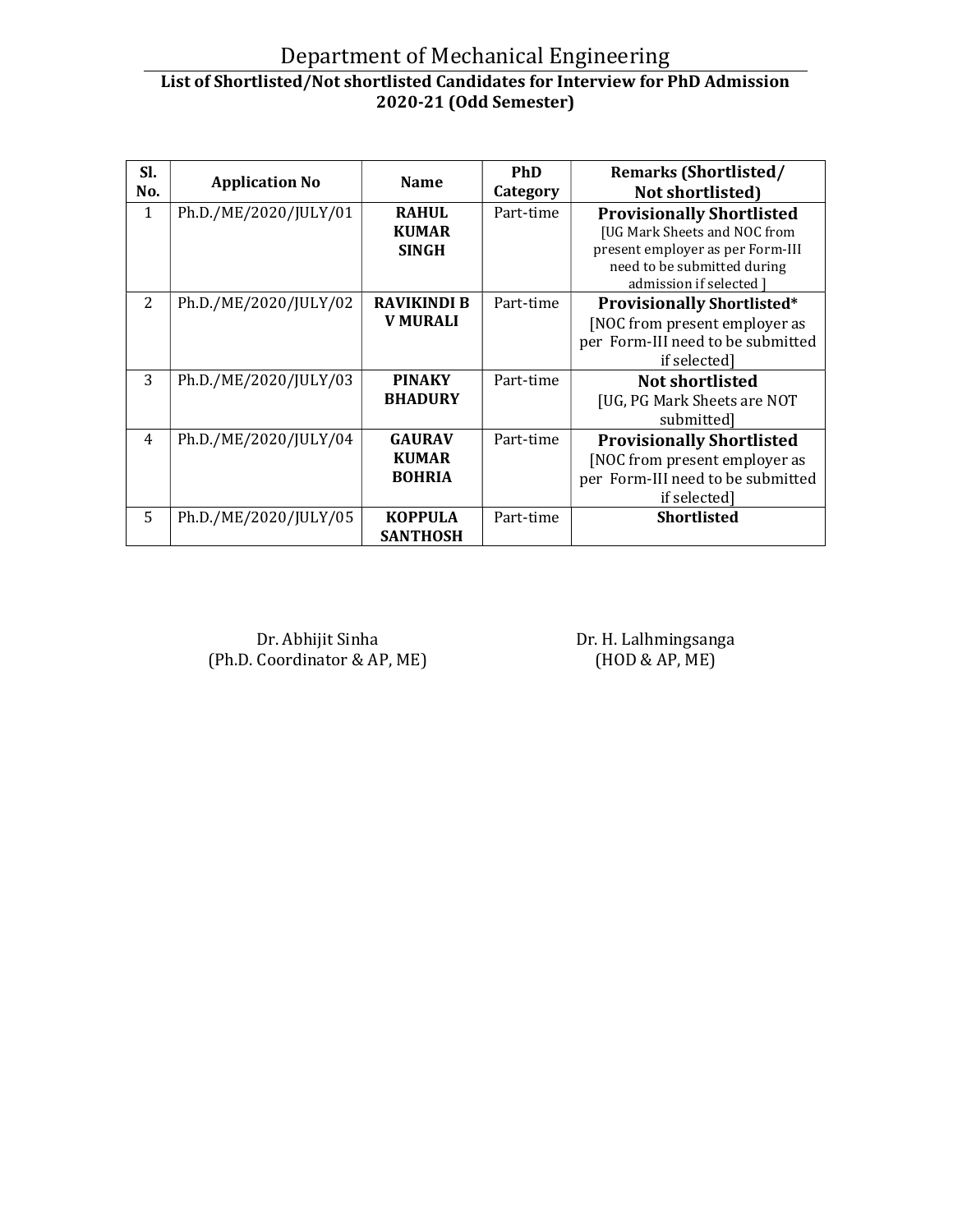## Department of Electrical & Electronics Engineering

#### List of Shortlisted/Not shortlisted Candidates for Interview for PhD Admission 2020-21 (Odd Semester)

| SI<br><b>No</b> | <b>Application</b><br><b>No</b> | <b>Name</b>                           | PhD<br>Category                     | <b>Remarks</b><br>(Shortlisted / not-<br>shortlisted) |
|-----------------|---------------------------------|---------------------------------------|-------------------------------------|-------------------------------------------------------|
| 1               | Ph.D/EEE/01                     | Y V NIRANJAN KUMAR                    | Self financed<br>(Full time)        | Shortlisted                                           |
| $\overline{2}$  | Ph.D/EEE/02                     | <b>SUNNY KUMAR</b>                    | Regular                             | Shortlisted for Self<br>financed (Full time)          |
| 3               | Ph.D/EEE/03                     | MOHAMMED YASIN ALI                    | Part-Time                           | Shortlisted                                           |
| $\overline{4}$  | Ph.D/EEE/04                     | <b>KINGSHUK ROY</b>                   | Regular                             | Shortlisted for Self<br>financed (Full time)          |
| 5               | Ph.D/EEE/05                     | <b>VENKATESH</b><br><b>TADIVALASA</b> | Part-time                           | Shortlisted                                           |
| 6               | Ph.D/EEE/06                     | MADARAM VIKRAMGOUD                    | Part-time                           | Shortlisted for Self<br>Financed (Full time)          |
| $\overline{7}$  | Ph.D/EEE/07                     | <b>ANKIT MITRA</b>                    | Regular                             | Shortlisted for Self<br>financed (Full time)          |
| 8               | Ph.D/EEE/08                     | <b>ANKIT MITRA</b>                    | Part-time                           | <b>NOT</b> Shortlisted                                |
| 9               | Ph.D/EEE/09                     | <b>DEBASIS CHATTERJEE</b>             | <b>Self Financed</b><br>(Full time) | Shortlisted                                           |
| 10              | Ph.D/EEE/10                     | <b>ARIJIT MAJUMDER</b>                | Self-Financed<br>(Full time)        | Shortlisted                                           |
| 11              | Ph.D/EEE/11                     | <b>BETHALAM VENUGOPAL</b>             | Regular                             | Shortlisted for Self<br>financed (Full time)          |
| 12              | Ph.D/EEE/12                     | RENTACHINTALA<br>RAGHUNADHA SASTRY    | Part-time                           | Shortlisted                                           |
| 13              | Ph.D/EEE/13                     | <b>RUBI DEBBARMA</b>                  | Regular                             | Shortlisted for Self<br>financed (Full time)          |

## Advt. No.: NITMZ/ACAD(7)/Ph.D (ODD )/2020 ; Advt. Date: 28/08/2020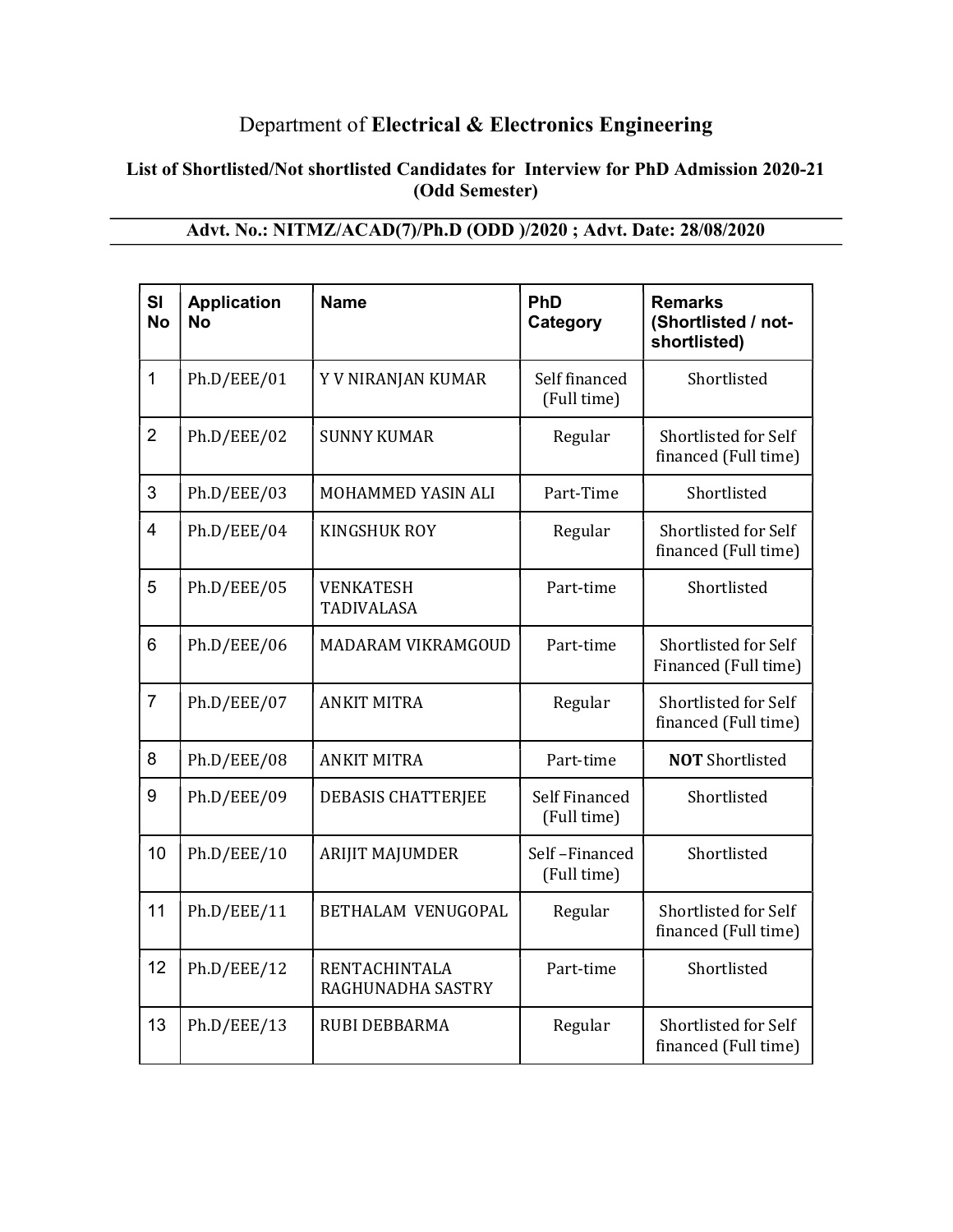#### Department of Electronics & Communication Engineering List of Shortlisted/Not shortlisted /Not Candidates for Interview for PhD Admission of Academic Session July-December 2020

| SI.<br>No. | <b>Application No</b>     | Name                        | <b>PhD</b><br>Category          | <b>Remarks (Shortlisted/</b><br>Not shortlisted) |
|------------|---------------------------|-----------------------------|---------------------------------|--------------------------------------------------|
| 1.         | PhD/2020/Sept/ECE-R-01    | CHINTAPANTI MURALI KRISHNA  | <b>REGULAR</b>                  | Short listed for SFC**                           |
| 2.         | PhD/2020/Sept/ECE-R-02    | SOUMAYA MANDAL              | <b>REGULAR</b>                  | Short listed for SFC**                           |
| 3.         | PhD/2020/Sept/ECE-R-03    | SUKHENDU JANA               | <b>REGULAR</b>                  | Short listed for SFC**                           |
| 4.         | PhD/2020/Sept/ECE-R-04    | <b>NEELU</b>                | REGULAR                         | Short listed for SFC**                           |
| 5.         | PhD/2020/Sept/ECE-R-05    | POTARAJU YUGENDER           | <b>NOT</b><br><b>MENTIONED</b>  | Short listed for SFC**                           |
| 6.         | PhD/2020/Sept/ECE-R-06    | PRABIN KUMAR BERA           | REGULAR/<br><b>SELF FINANCE</b> | Short listed for SFC**                           |
| 7.         | PhD/2020/Sept/ECE-R-07    | <b>TULIP KUMAR SAHA</b>     | REGULAR                         | Short listed for SFC**                           |
| 8.         | PhD/2020/Sept/ECE-SF-01   | <b>ARIJIT DAS</b>           | SELF-FINANCE                    | Short listed                                     |
| 9.         | PhD/2020/Sept/ECE-SF-02   | SWATILEKHA DAS              | SELF-FINANCE                    | Short listed                                     |
| 10.        | PhD/2020/Sept/ECE-SF-03   | PRIYANKA SAHA               | SELF-FINANCE                    | Short listed                                     |
| 11.        | PhD/2020/Sept/ECE-SF-04   | <b>PRADEEP K</b>            | SELF-FINANCE                    | Short listed                                     |
| 12.        | PhD/2020/Sept/ECE-SF-05   | PASHIKANTI RAJESH           | SELF-FINANCE                    | Short listed                                     |
| 13.        | PhD/2020/Sept/ECE-SF-06   | <b>GOGULA SANTHOSHREDDY</b> | SELF-FINANCE                    | Short listed                                     |
| 14.        | PhD/2020/Sept/ECE-SF-07   | SHELESHWAR TUSHIR           | SELF-FINANCE                    | Short listed                                     |
| 15.        | PhD/2020/Sept/ECE-SF-08   | <b>VEMAKOTI VIVEKANAND</b>  | SELF-FINANCE                    | Short listed                                     |
| 16.        | PhD/2020/Sept/ECE-SF-09   | GIRIJASHANKAR SAHOO         | SELF-FINANCE                    | Short listed                                     |
| 17.        | PhD/2020/Sept/ECE-SF-010  | <b>ABHISHEK SAHA</b>        | SELF-FINANCE                    | Short listed                                     |
| 18.        | PhD/2020/Sept/ECE-SF-011  | SANJIT KUMAR KUNWAR         | SELF-FINANCE                    | Short listed                                     |
| 19.        | "PhD/2020/Sept/ECE-PT-01  | PANDURANGA VEMULA           | PART-TIME                       | Short listed                                     |
| 20.        | "PhD/2020/Sept/ECE-PT-02  | RATHOD AJENDRA KUMAR        | PART-TIME                       | Short listed                                     |
| 21.        | "PhD/2020/Sept/ECE-PT-03  | S.V.RAVI KUMAR              | PART-TIME                       | Short listed                                     |
| 22.        | #PhD/2020/Sept/ECE-PT-04  | SATHISH KUMAR YEGIREDDI     | PART TIME                       | Short listed                                     |
| 23.        | "PhD/2020/Sept/ECE-PT-05  | <b>VIJAY KUMAR RAM</b>      | PART TIME                       | Short listed                                     |
| 24.        | #PhD/2020/Sept/ECE-PT-06  | MOICHINGMAYUM PILOT KHAN    | <b>PART TIME</b>                | Short listed                                     |
| 25.        | "PhD/2020/Sept/ECE-PT-07  | JEEVANRAO BATAKALA          | PART TIME                       | Short listed                                     |
| 26.        | "PhD/2020/Sept/ECE-PT-08  | <b>RIJHI DEY</b>            | PART TIME                       | Short listed                                     |
| 27.        | "PhD/2020/Sept/ECE-PT-09  | SANGHAMITRA GHOSH           | PART TIME                       | Short listed                                     |
| 28.        | "PhD/2020/Sept/ECE-PT-010 | CHOUGULE ABHIJIT KALLAPPA   | PART TIME                       | Short listed                                     |
| 29.        | #PhD/2020/Sept/ECE-PT-011 | <b>BHANUPRASAD EPPE</b>     | PART TIME                       | Short listed                                     |
| 30.        | "PhD/2020/Sept/ECE-PT-012 | <b>GNANATHEJA RAKESH V</b>  | PART TIME                       | Short listed                                     |
| 31.        | "PhD/2020/Sept/ECE-PT-012 | KUMAR RAJIV RANJAN          | PART TIME                       | Short listed                                     |
|            |                           |                             |                                 |                                                  |

#### \*\*SFC means Self Financed Category

#### Note:

1. Part time and Project Staff candidates should**produceOriginal NOC as per format** at the time interview otherwise will not be allowed to attend the interview.

2.All candidates must **produce their original marksheets, M.Tech thesis and published papers** during the time of interview failing which their interview will not be taken.

3. Candidates selected for PhD in the department will have to **produce self-attested copies of** marksheets and research papers alongwith original documents upon joining the Institute physically failing which their selection will be cancelled. Example are self-attested copid<br>ing the Institute phys<br>Dr. Rudra Sankar Dhar<br>ECE)

Chaitali Koley

Dr. Anumoy Ghosh (Asst. Prof., HoDECE) (Asst. Prof., ECE) (Asst. Prof., Chairman Member

Dr. (Mrs.) Chaitali Koley Dr. Rudra Sankar Dhar

(Asst. Prof., ECE)

Member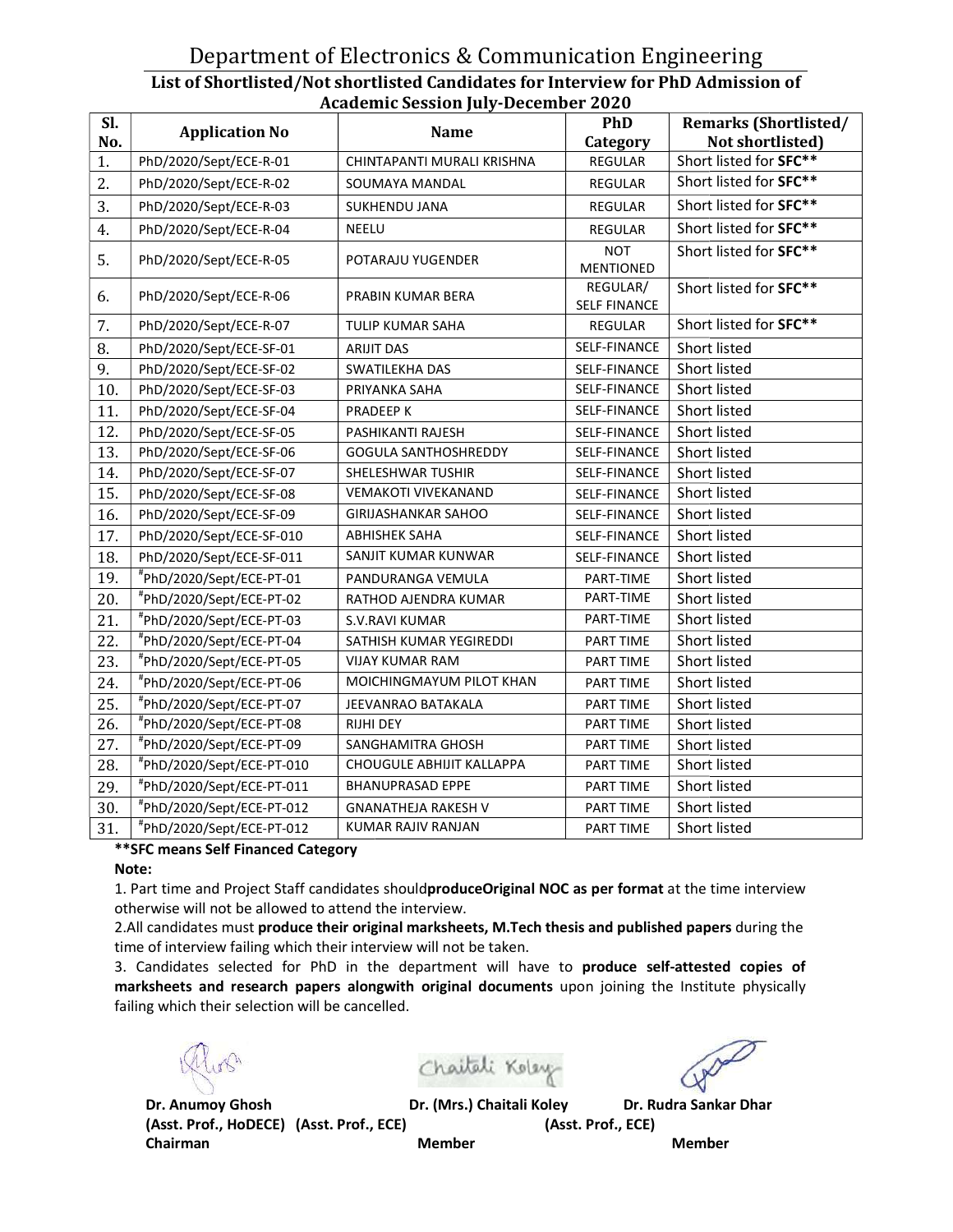## Department of Computer Science & Engineering

#### List of Shortlisted/Not shortlisted Candidates for Interview for PhD Admission 2020-21 (Odd Semester)

## Advt. No.: NITMZ/ACAD(7)/Ph.D (ODD )/2020 ; Advt. Date: 28/08/2020

| SI <sub>No</sub> | <b>Application No</b> | <b>Name</b>                                             | <b>PhD Category</b> | <b>Remarks(Shortl</b><br>isted/not-<br>shortlisted)      |
|------------------|-----------------------|---------------------------------------------------------|---------------------|----------------------------------------------------------|
| 1                | CS PHD 01             | <b>MRIDUL</b><br><b>KAILASHHAND</b><br><b>RA MISHRA</b> | Regular             | Shortlisted                                              |
| $\overline{2}$   | CS PHD 02             | <b>SUDHIR</b><br><b>KUMAR</b>                           | Regular             | Shortlisted                                              |
| 3                | CS PHD 03             | <b>YASODA</b><br><b>KRISHNA</b><br><b>KUPPILI</b>       | Part-Time           | Shortlisted                                              |
| $\overline{4}$   | CS PHD 04             | <b>SHAMSU</b><br>N NEHAR<br><b>CHOUDHURY</b>            | Part-Time           | <b>Not Shortlisted</b><br>(Form III has not<br>provided) |
| 5                | CS PHD 05             | <b>SHANTANU</b><br><b>SHAILENDRA</b>                    | Regular             | Shortlisted                                              |
| 6                | CS PHD 06             | <b>MINAKSHI</b><br><b>BORUAH</b>                        | Regular             | Shortlisted                                              |
| $\overline{7}$   | CS_PHD_07             | <b>INDRAJIT</b><br><b>DAWN</b>                          | Part-Time           | Shortlisted                                              |
| 8                | CS PHD 08             | <b>ROHIT KUMAR</b>                                      | Regular             | Provisionally                                            |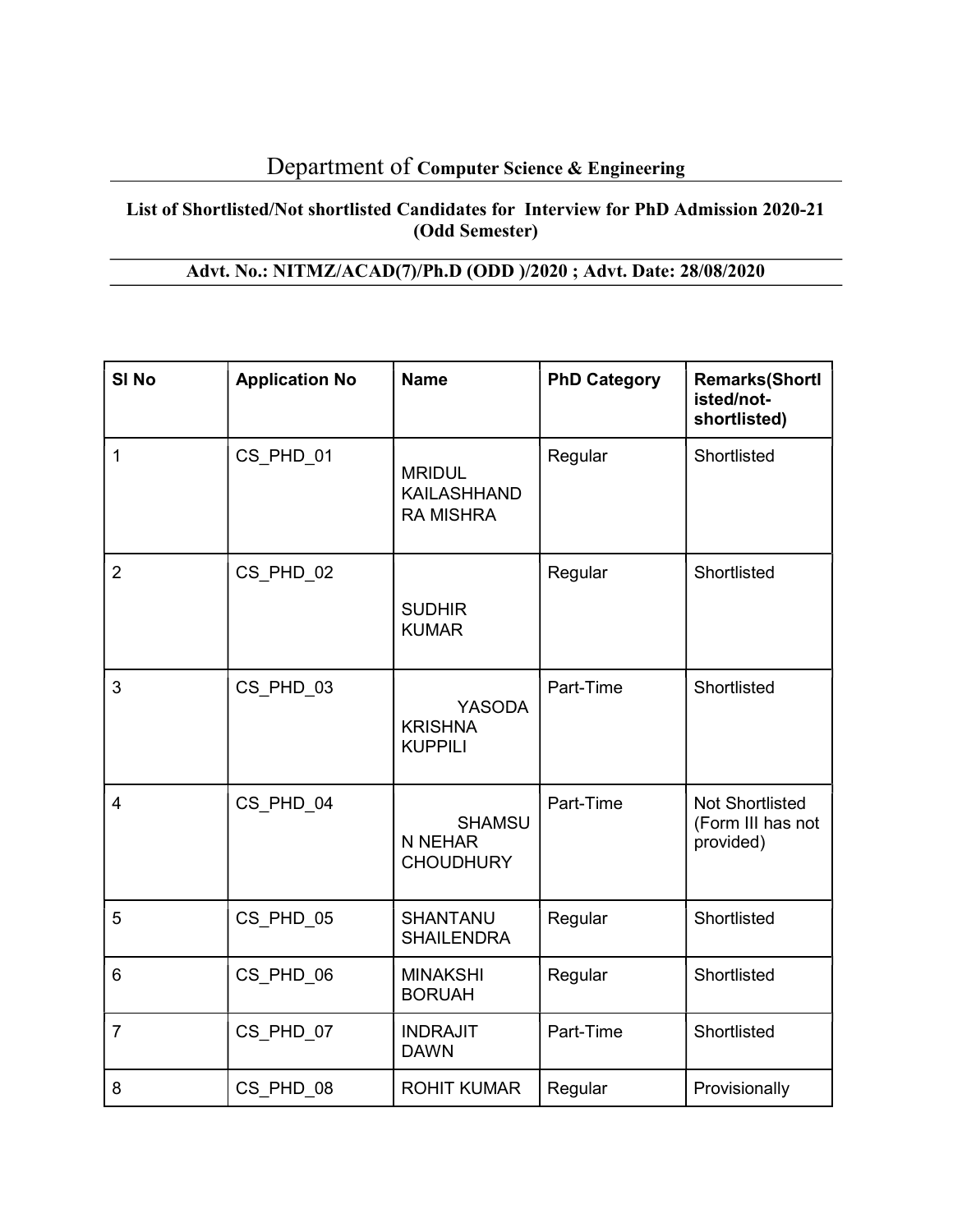|    |           | <b>NONIA</b>                                        |              | Shortlisted (<br>Subject to the<br>submission of<br>proof of<br>payment/<br>Discrepancy<br>found in Mtech<br>marks)                        |
|----|-----------|-----------------------------------------------------|--------------|--------------------------------------------------------------------------------------------------------------------------------------------|
| 9  | CS_PHD_09 | <b>KADAMBARI</b><br><b>RAGHURAM</b>                 | Part-Time    | <b>Not</b><br>Shortlisted(Form<br>III Is not<br>submitted as per<br>format provided)                                                       |
| 10 | CS PHD 10 | <b>RASMITA</b><br><b>KUMARI</b><br><b>MOHANTY</b>   | Part-Time    | Provisionally<br>Shortlisted(Form<br>III has to be<br>submitted in the<br>Institute<br>letterhead)                                         |
| 11 | CS PHD 11 | <b>ANAND KUMAR</b><br><b>OHM</b>                    | Regular      | Shortlisted                                                                                                                                |
| 12 | CS_PHD_12 | <b>SOMNATH</b><br><b>SINGHA</b>                     | Self-Finance | Shortlisted                                                                                                                                |
| 13 | CS_PHD_13 | <b>CHAUHAN</b><br><b>PINTU</b><br><b>NEBULAL</b>    | Regular      | Shortlisted                                                                                                                                |
| 14 | CS PHD 14 | <b>VICTOR DAS</b>                                   | Part-Time    | <b>Not</b><br>Shortlisted(1.<br>Form III has not<br>produced as per<br>the format<br>provided<br>2. Area of<br>interest is not<br>matched) |
| 15 | CS PHD 15 | <b>PANKAJ</b><br><b>CHAUDHARY</b>                   | Regular      | Shortlisted                                                                                                                                |
| 16 | CS_PHD_16 | <b>NAKKALA</b><br><b>SRINIVAS</b><br><b>MUDIRAJ</b> | Self-Finance | Shortlisted                                                                                                                                |
| 17 | CS PHD 17 | <b>PARTH SINGH</b>                                  | Regular      | Shortlisted                                                                                                                                |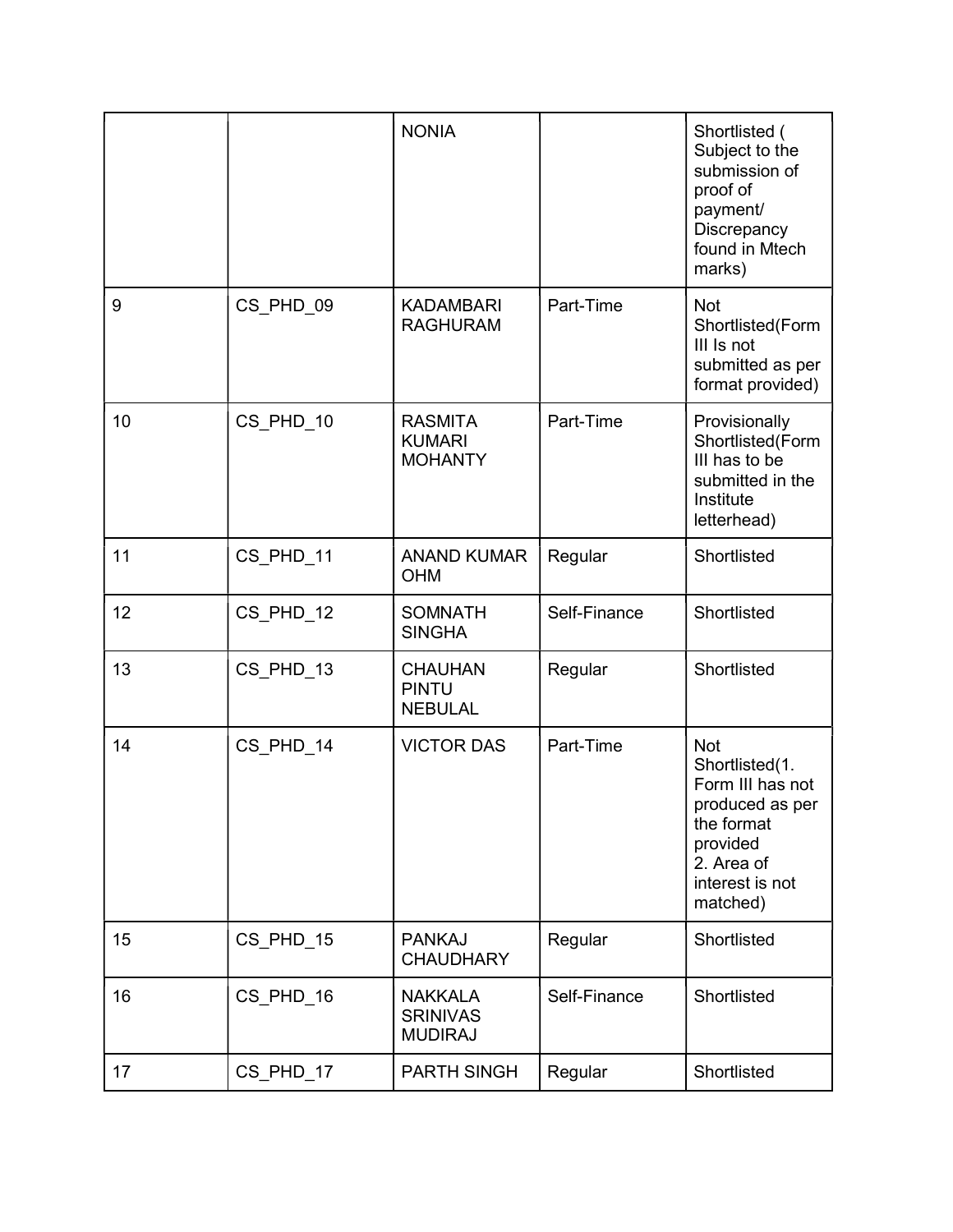| 18 | CS PHD 18 | <b>ASHISH KUMAR</b>                                  | Regular   | Shortlisted                                                                         |
|----|-----------|------------------------------------------------------|-----------|-------------------------------------------------------------------------------------|
| 19 | CS PHD 19 | <b>SHAIK RAFI</b>                                    | Part-Time | Shortlisted                                                                         |
| 20 | CS PHD 20 | <b>SYED RIZWANA</b>                                  | Part-Time | Shortlisted                                                                         |
| 21 | CS PHD 21 | <b>FATEMA</b><br><b>MAZAHIRBHAI</b><br><b>VHORA</b>  | Part-Time | Provisionally<br>Shortlisted(Valid<br><b>ME Marksheet</b><br>has to be<br>produced) |
| 22 | CS PHD 22 | <b>KUSHALL PAL</b><br><b>SINGH</b>                   | Regular   | Shortlisted                                                                         |
| 23 | CS PHD 23 | <b>NISHA</b><br><b>ASHWINKUMAR</b><br><b>PANCHAL</b> | Regular   | <b>Not</b><br>Shortlisted(No<br><b>GATE/NET</b><br>score)                           |
| 24 | CS PHD_24 | <b>DEVENDRA</b><br><b>PRASAD</b>                     | Regular   | Shortlisted                                                                         |
| 25 | CS_PHD_25 | <b>VIJAYA DAYAL</b><br><b>KAMBLE</b>                 | Part-Time | Shortlisted                                                                         |
| 26 | CS_PHD_26 | <b>SAYANTI DE</b>                                    | Part-Time | Shortlisted                                                                         |
| 27 | CS PHD 27 | <b>KACHI ANVESH</b>                                  | Part-Time | Shortlisted                                                                         |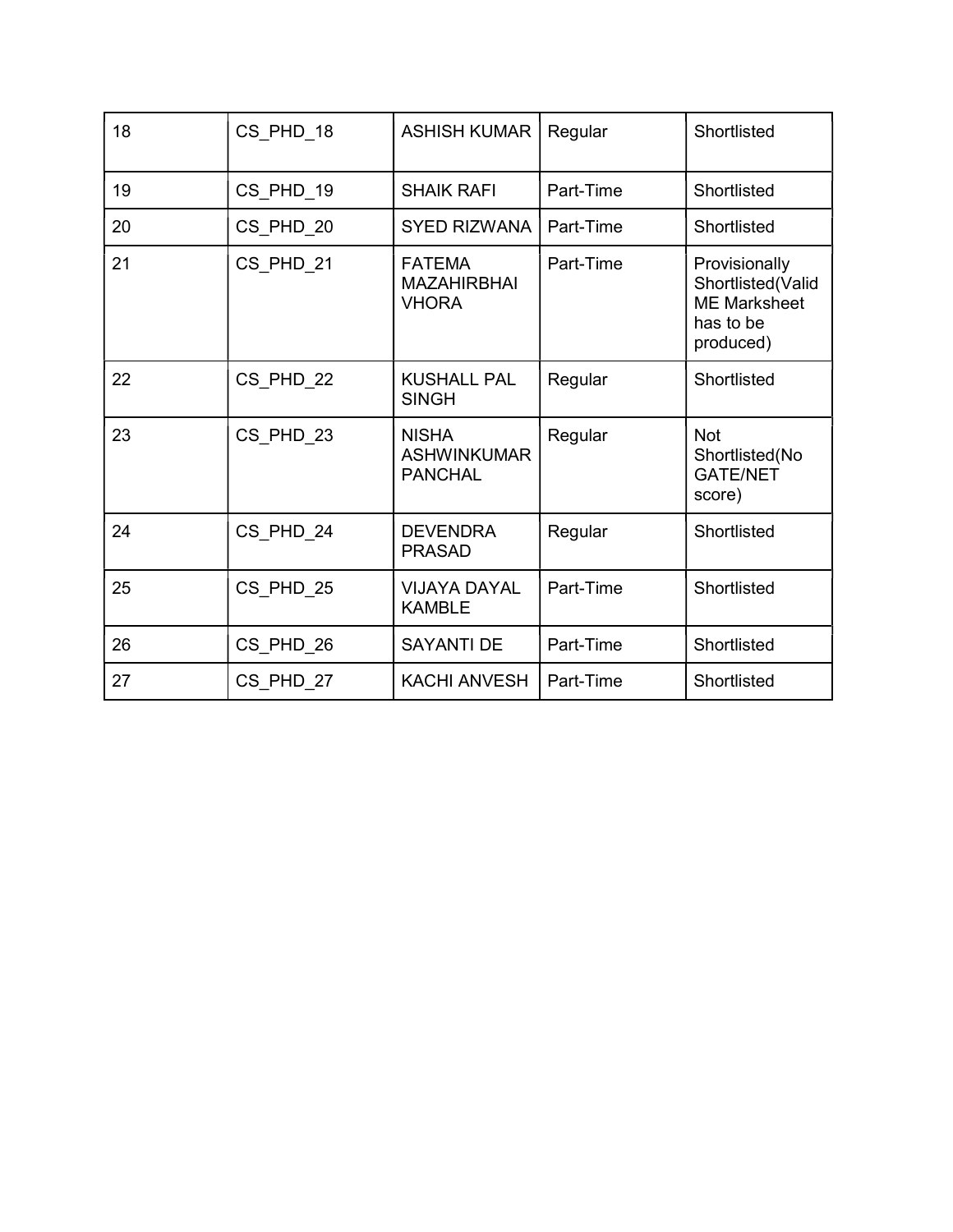## Department of Civil Engineering List of Shortlisted/Not Shortlisted Candidates for Interview for PhD Admission 2020-21 (Odd Semester)

| SI.<br>No. | <b>Application No.</b>                    | <b>Name</b>                      | <b>PhD Category</b>          | <b>Remarks</b><br>(Shortlisted/<br><b>Not Shortlisted)</b> |
|------------|-------------------------------------------|----------------------------------|------------------------------|------------------------------------------------------------|
| 01.        | PhD/2020/September/<br>$CE-FT(R)-01$      | Jonathan Vanlalruata             | Full-time (Regular)          | Shortlisted                                                |
| 02.        | PhD/2020/September/<br>$CE-FT(R)-02$      | Rajkumari Joyshree<br>Devi       | Full-time (Regular)          | Not Shortlisted                                            |
| 03.        | PhD/2020/<br>September/CE-FT(R)-03        | Rozampuia                        | Full-time (Regular)          | Shortlisted                                                |
| 04.        | PhD/2020/September/<br>$CE$ - $(FT)$ R-04 | Rambharosh Ahirwar               | Full-time (Regular)          | Shortlisted                                                |
| 05.        | PhD/2020/September/<br>$CE-FT(R)-05$      | Hemam Amarjit<br>Singh           | Full-time (Regular)          | Shortlisted                                                |
| 06.        | PhD/2020/<br>September/CE-FT(R)-06        | Rudra Pratap Singh               | Full-time (Regular)          | Shortlisted                                                |
| 07.        | PhD/2020/September/<br>$CE-FT(SF)-07$     | Amit Ranjan<br>Dasgupta          | Full-time<br>(Self-financed) | Shortlisted                                                |
| 08.        | PhD/2020/<br>September/CE-PT-01           | C Lalthlansanga                  | Part-time                    | Shortlisted                                                |
| 09.        | PhD/2020/<br>September/CE-PT-02           | R. Lalbiaksangi                  | Part-time                    | Shortlisted                                                |
| 10.        | PhD/2020/September/<br>CE-PT-03           | Kaushik Panda                    | Part-time                    | Not Shortlisted                                            |
| 11.        | PhD/2020/<br>September/CE-PT-04           | Khwairakpam<br>Charanjit Singh   | Part-time                    | Shortlisted                                                |
| 12.        | PhD/2020/<br>September/CE-PT-05           | <b>Asher Ebenezer</b><br>Tatpati | Part-time                    | Shortlisted                                                |
| 13.        | PhD/2020/September/<br>CE-PT-06           | Ankita Bhattacharya              | Part-time                    | Not Shortlisted                                            |
| 14.        | PhD/2020/September/<br>CE-PT-07           | Iqbal Khan                       | Part-time                    | Shortlisted                                                |

Sd/- Dr. Bijayananda Mohanty Assistant Professor, CE Dept.

Sd/- Dr. Sanasam Vipej Devi Assistant Professor, CE Dept.